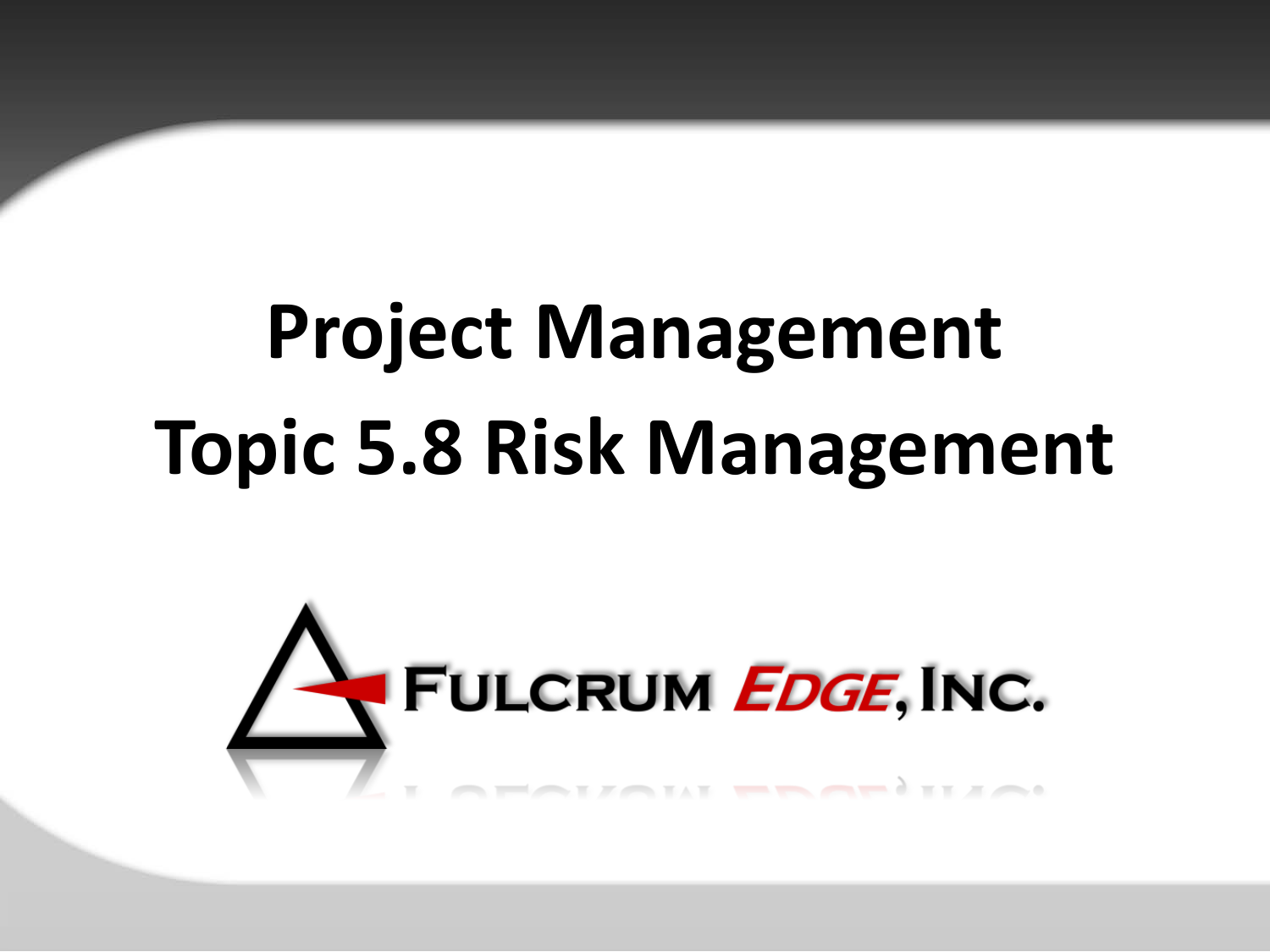#### **Risk Management**

- Risk: the possibility that an uncertain event will occur that has a positive or negative effect on project objectives
- Risk management has four components:
	- Risk Identification
	- Risk Assessment
	- Risk Response Planning (Contingency Plan)
	- Risk Monitoring

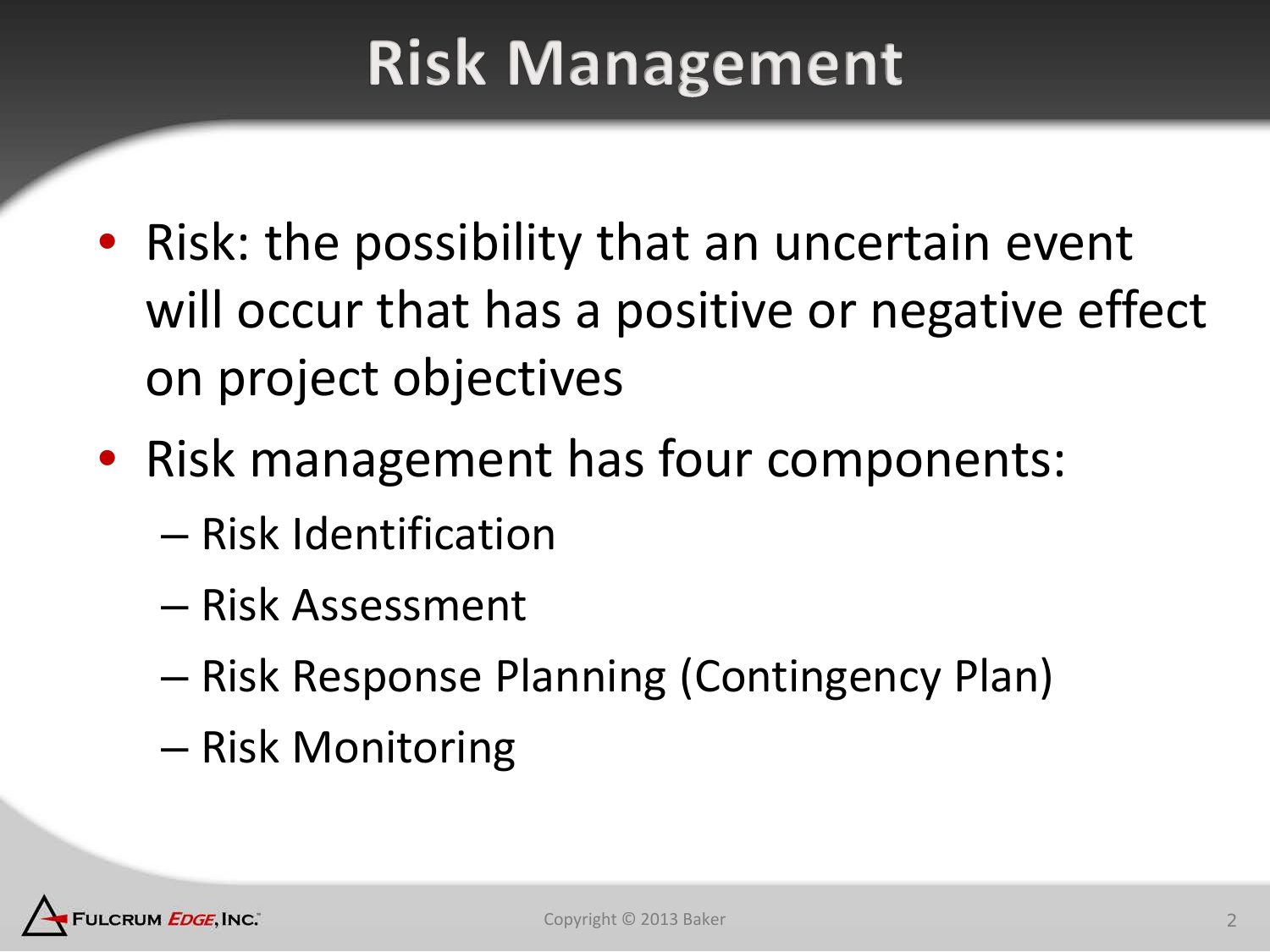#### **Identification & Assessment**

#### **Risk Identification Risk Assessment**

- Determining risks to project objective
- Determining consequences of each risk if they occur
- Brainstorming is a common approach to identify risk

- Determining the likelihood that the risk event will occur
- Determining the degree of impact the event will have on the project objective
- Risks can be prioritized based on the likelihood of occurrence and potential impact

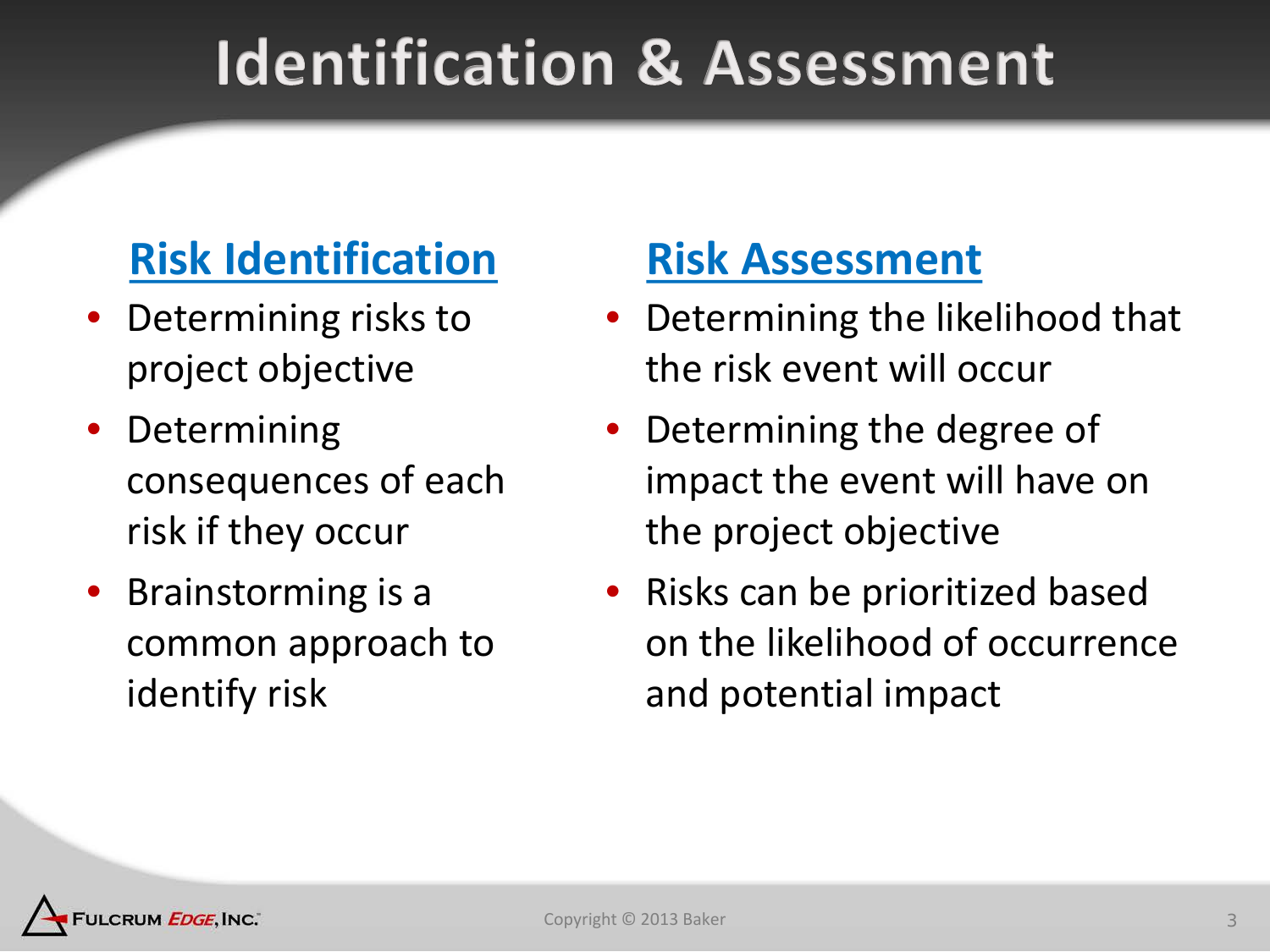## **Risk Response Planning**

- 1. Developing an **action plan** to reduce the impact or likelihood of each risk
- 2. Establishing a **trigger point** for when to implement action plans to address each risk
- 3. Assigning an **accountable individual** for implementing each response plan
- 4. Mitigating: **contingency plan** that would be implemented if the risk event occurs along with a trigger
	- Contingency or management reserves are included in the project prices and budgets to pay for the additional expenses of implementing contingency plans.

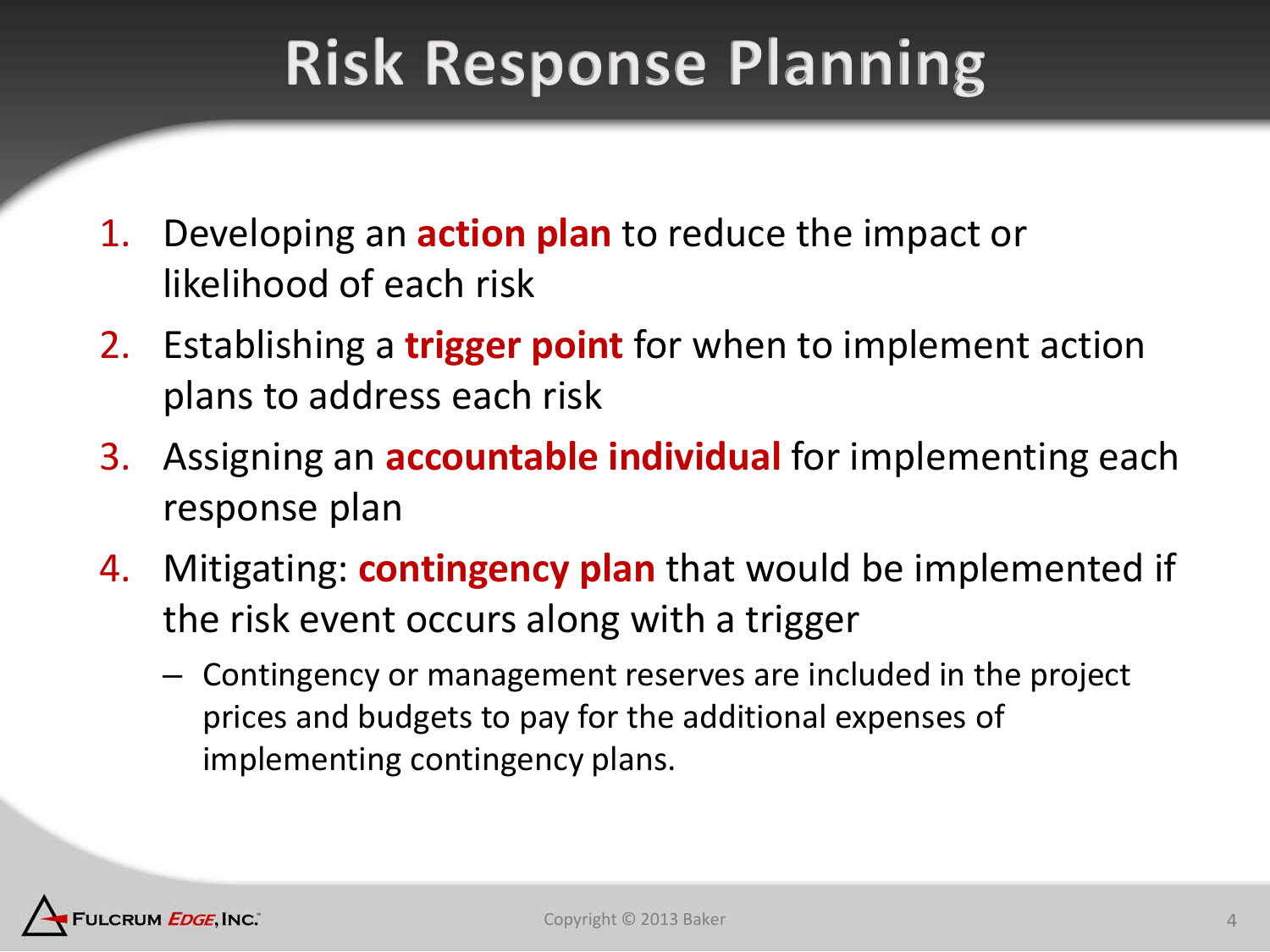## **Risk Strategies**

| <b>Risk Strategy</b> | <b>Definition</b>                                                  |
|----------------------|--------------------------------------------------------------------|
| <b>Avoidance</b>     | Selecting a different course of action resulting in the risk       |
|                      | disappearing or having no impact on the project.                   |
| <b>Acceptance</b>    | Planning for the risk by building in additional time and cost      |
|                      | factors comprehending the probability and impact of the risk       |
| <b>Transference</b>  | Shifting the risk to another party such as securing insurance      |
|                      | against a possible loss or establishing a fixed cost contract with |
|                      | someone else to do the work associated with the risk.              |
| <b>Mitigation</b>    | Facing the risk and developing contingency plans which are         |
|                      | triggered by a defined set of conditions to minimize impact on     |
|                      | the project.                                                       |
| <b>Partnering</b>    | Form of risk mitigation that involves sharing and collaborating    |
|                      | on the risk to develop plans to minimize the impact on all         |
|                      | participants.                                                      |

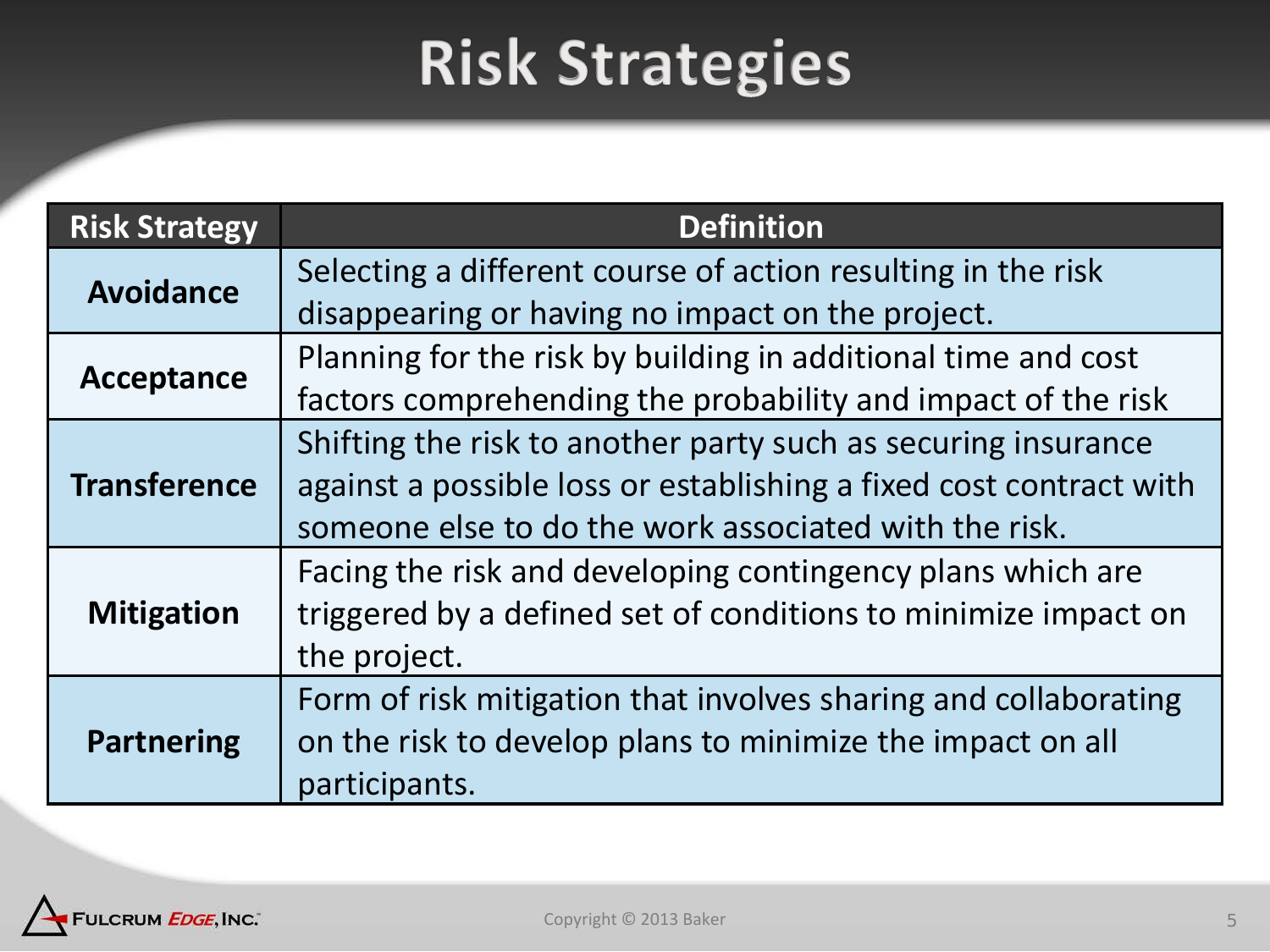## **Risk Management Matrix**

#### (See Figure 5.6 of MPM text, page 162)

|                         |                 | Probability | <b>Severity</b> | <b>Action</b>         |                       |                               |
|-------------------------|-----------------|-------------|-----------------|-----------------------|-----------------------|-------------------------------|
| <b>Risk</b>             | Consequence     | (L, M, H)   | (L, M, H)       | <b>Trigger</b>        | <b>Responsibility</b> | <b>Response Plan</b>          |
| Permit delayed          | Delay constr.   | M           | H               | Permit status         | PM                    | Reduce renovation time        |
|                         |                 |             |                 | slipping              |                       |                               |
| <b>Public Relations</b> | Delay constr    |             | H               | <b>Negative local</b> | <b>Marketing</b>      | Address negative opinions     |
| Problems                | & site approval |             |                 | news/editorials       | Specialist            |                               |
| Production equip        | Production      | H           | H               | Machine does          | Manufacturing         | Equipment run-off at source   |
| Problems                | delays          |             |                 | not meet spec         | Engineer              | prior to shipment             |
| Price increases         | Exceed budget   | H           | M               | 10% incr. in bldg     | Purchasing            | Early fixed price purchase of |
| on building matls       |                 |             |                 | economic activity     | Manager               | buildling materials           |

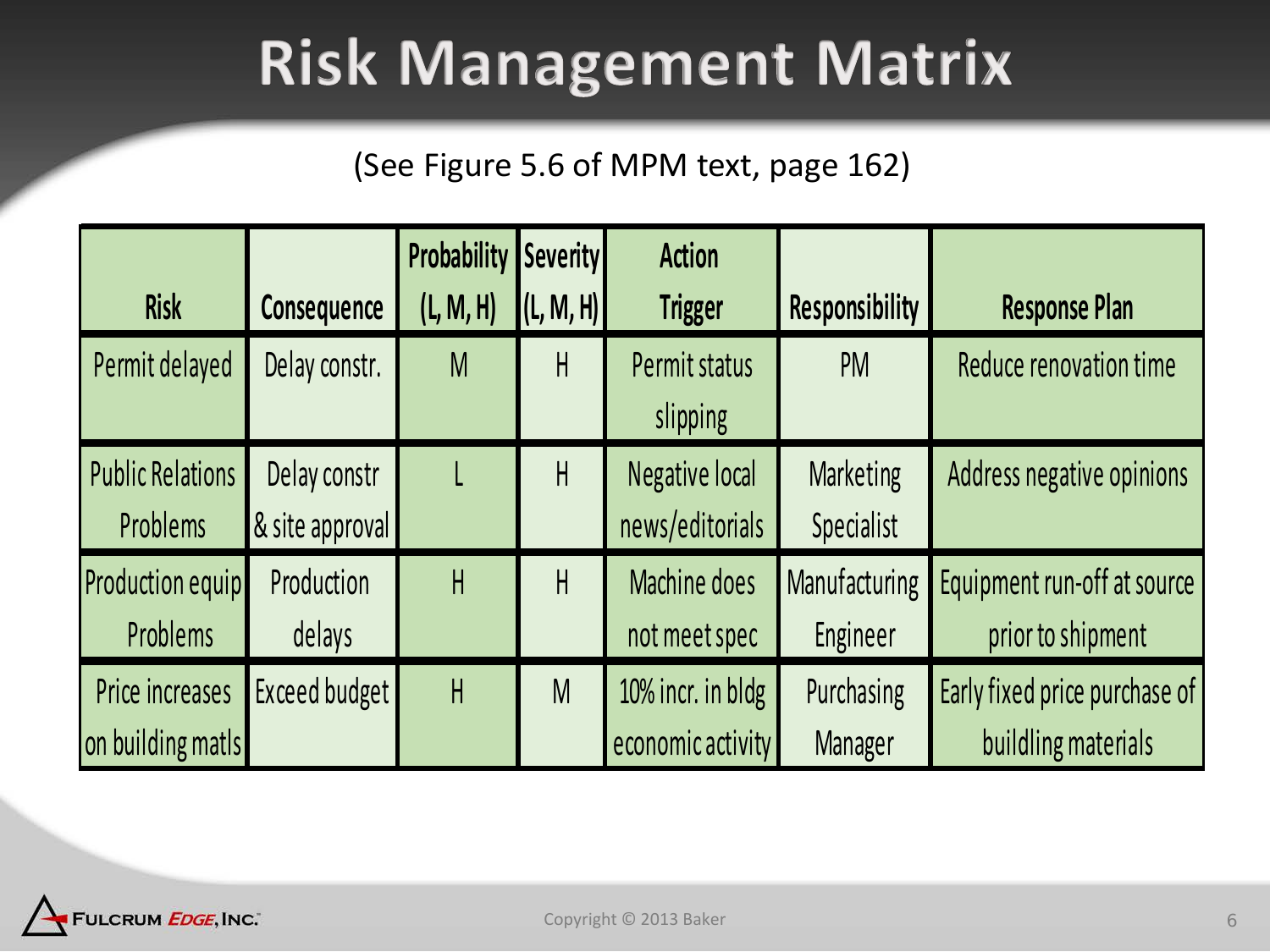#### 5.8.1 Team Exercise



## **Risk Management Matrix**

#### Learn by Doing Project Management Pages 155-156



Copyright © 2013 Baker